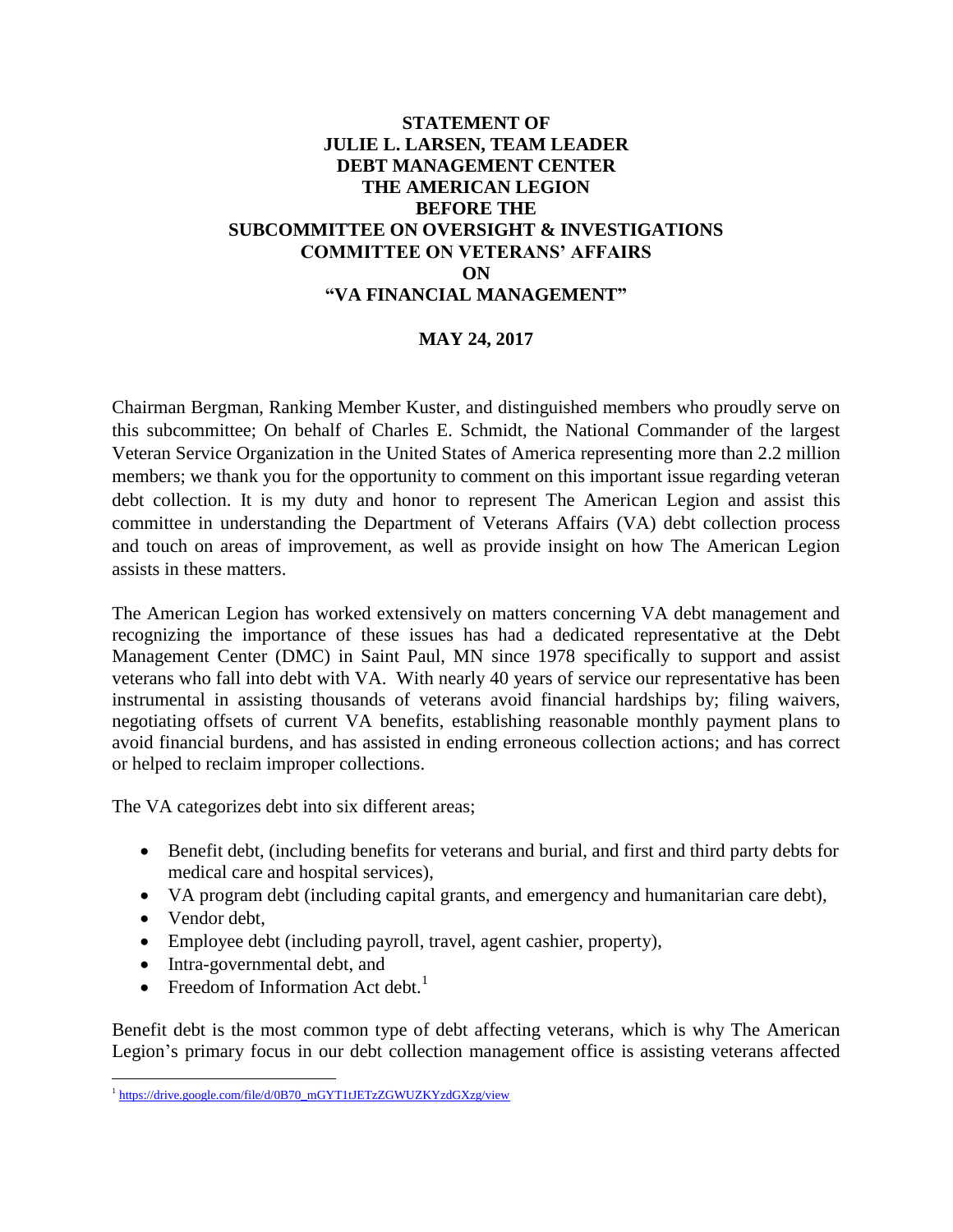by overpayments of benefits, and addressing how to best mitigate or repay the funds owed. Of the millions of dollars in benefits awarded to veterans by the VA every year, thousands of veterans are paid incorrect amounts. When these incorrect payments are more than the amount due to a veteran, debt is incurred and collection actions will ultimately be triggered. A VA benefit debt can be generated through a number of actions, like; change in income or net worth, dependent status, receipt of retired pay, school attendance, failure to obtain the release of home loan liability, hospitalization, treatment co-payments, overpayments to schools while using the G.I. Bill, and double payments of drill pay and VA benefits pay to members of the Reserves and National Guard.

## **VA Debt Collection Process within the VHA**

According to VA, in 2014, 88% of all debts owed were related to the Veteran Health Administration (VHA), whereas only 8% of all debts owed originated at the Veteran Benefits Administration (VBA).<sup>2</sup> Once a debt has been created at the regional office of jurisdiction, VA is required to send notice in writing to the subject of the alleged debt. This notice must include the exact amount of the debt, the reason for the debt, and the individuals' rights and remedies in connection with the debt. Additionally, it must inform the debtor that collection may be made through offset of current or future benefits and that interest and administrative costs may be assessed. Once the debt is generated, it is referred to the Debt Management Center (DMC) for collection actions.

Within 30 days the DMC sends a collection due process letter advising the debtor of the debt amount and provides a notice of their rights and obligations. If the debtor is actively drawing benefits, the letter will indicate that failure to respond will result in a full benefit offset beginning with the first pay period 60 days after the date of the notification letter. If the debtor is not actively drawing benefits a second letter is mailed 30 days later as a reminder to take action. The letter advises that if the debt is not satisfied, or an agreeable repayment plan is not established within 60 days, the account will be reported to Credit Collection Agencies as delinquent. The letter will further state that the Treasury Department may refer the account to private collecting agencies and the account may be subject to garnishment of non-federal wages under the Treasury's Administrative Wage Garnishment Program. If no action is taken, third and fourth letters are mailed 30 days apart. If no action is taken 60 days after the third letter, the account is referred to the Treasury Department for active collection.

In our experience, the VA makes every attempt to keep these debts "in-house" and tries to notify the veteran in numerous ways. According to the Code of Federal Regulations (C.F.R.) 1.911 (d), VA is required to send a notice of debt that must include the exact amount of the debt, the reason for the debt, the individual's rights and remedies in connection with the debt, and inform the debtor that collection may be made through offset of current or future benefits and that interest and administrative costs may be added.

Sometimes, notification letters are sent to wrong addresses due to updated information not being provided to the VA debt collection team. Failure to update the system with the correct and

 $\overline{a}$ <sup>2</sup> [https://drive.google.com/file/d/0B70\\_mGYT1tJETzZGWUZKYzdGXzg/view](https://drive.google.com/file/d/0B70_mGYT1tJETzZGWUZKYzdGXzg/view)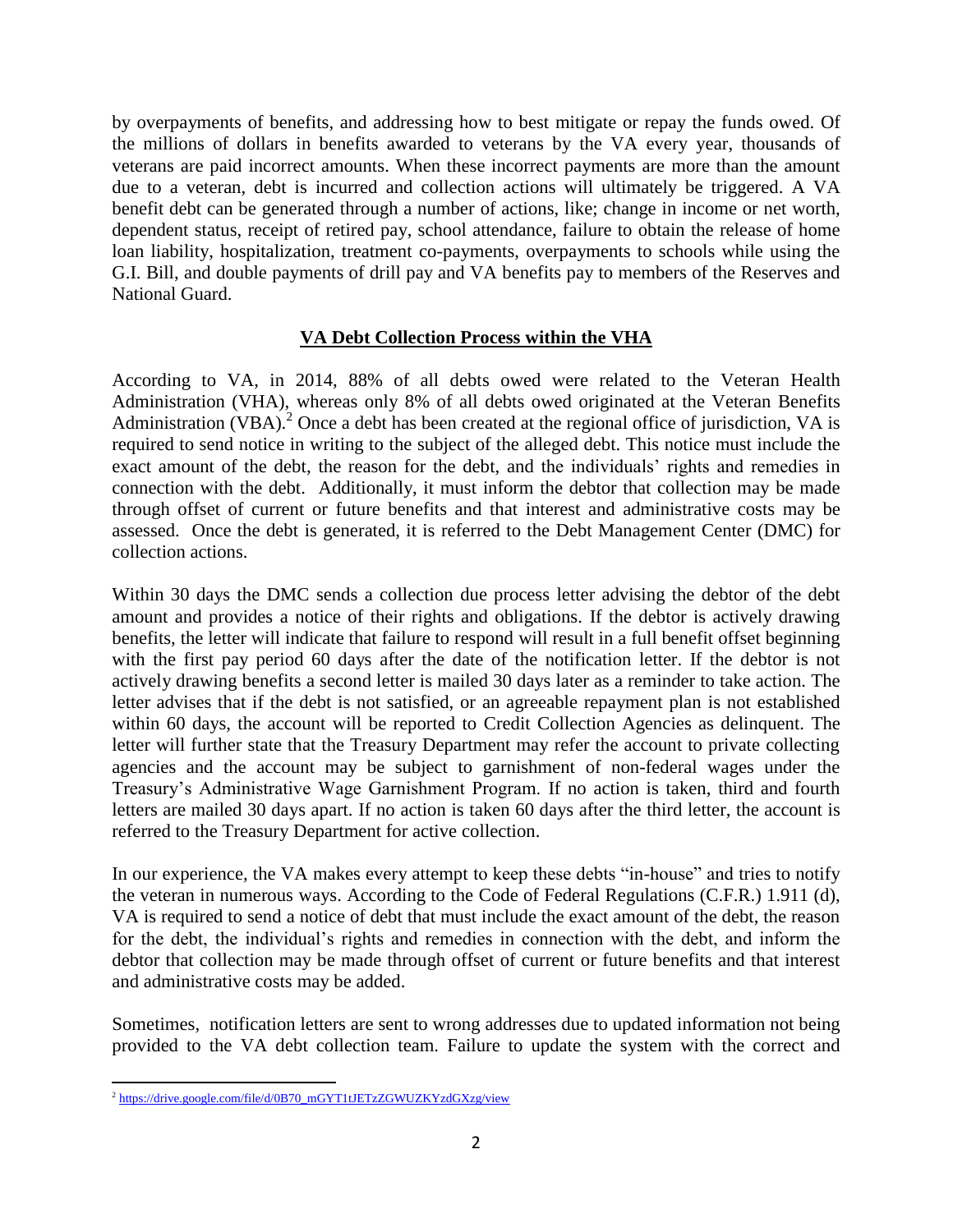current contact information can lead to a veteran who owes a debt not being properly informed of their rights. The American Legion calls upon VA to continually update their contact database to ensure the most up-to-date information for a veteran is available so the VA may contact the veteran for a multitude of reasons, including debt collection.

Additionally, a veteran may request copies of the debt and coinciding information from the original office of jurisdiction where the overpayment was created. If the veterans feels necessary, they may file an appeal with VA. If the veteran chooses to file an appeal, then they will need to notify the VA in writing before the 30-day deadline if they are requesting a hearing to contest the debt. The debtor's right to inspect the record is also included in the original debt notification letter.

Many of the issues associated with a veteran incurring a VA based debt is caused by the lack of an integrated records system within the VA. The American Legion recommends the VA implement an integrated system that all VA branches can access for the most up-to-date information regarding a veteran's most recent contact information. Through American Legion Resolution No. 44, we support the VA in creating and implementing an updated and modernized integrated system.<sup>3</sup>

Furthermore, The American Legion believes that overpayments to veterans who receive benefit pay and drill pay during their Reserve, National Guard drill or Active Duty period can be easily remedied if the VA and Department of Defense (DOD)compare drill records once a month, and not once year or however often they currently do it. When a soldier is activated for their Reserve or National Guard training, or even Active Duty, they are not eligible to receive VA disability payments. The soldier has the option of either receiving either drill or VA disability, and they typically choose the higher of the two. If VA does not stop the payment, then an overpayment is created. It has been our experience that DOD and VA only compare this information every year, or sometimes every few years, sending servicemembers into debt that accumulates over many years. Errors like this are preventable and put unnecessary stress on our nation's heroes. We support any legislation that aims to address this issue using Resolution No. 228: *Timely Processing of Overpayments for Reserve Components and/or Active Duty Pay,* which states that The American Legion supports "plac[ing] greater emphasis on processing of these overpayments for the performance of Reserved Component and/or Active Duty pay so not to have multiple years processed at the same time". 4

## **VA Debt Collection Process within the VBA**

When a veteran is attending an institution of higher learning VA pays the institution the amount owed for the veteran to attend the school. Sometimes, because of improper reporting, the school is overpaid, and other times the veteran may change his or her course schedule which often results in an overpayment of benefits to the school. Many veterans are unaware their schedule adjustment triggers an overpayment because there is little or no guidance provided to enrolled veterans on VA's policy.

 $\overline{a}$ 

<sup>&</sup>lt;sup>3</sup> The American Legion Resolution No. 44 (2016): <u>Department of Veterans Affairs Rural Healthcare Program</u>

<sup>&</sup>lt;sup>4</sup> American Legion Resolution No. 228 (2016)[: Timely Processing of Overpayments for Reserve Components and/or Active Duty Pay](https://archive.legion.org/bitstream/handle/123456789/5558/2016N228.pdf?sequence=4&isAllowed=y)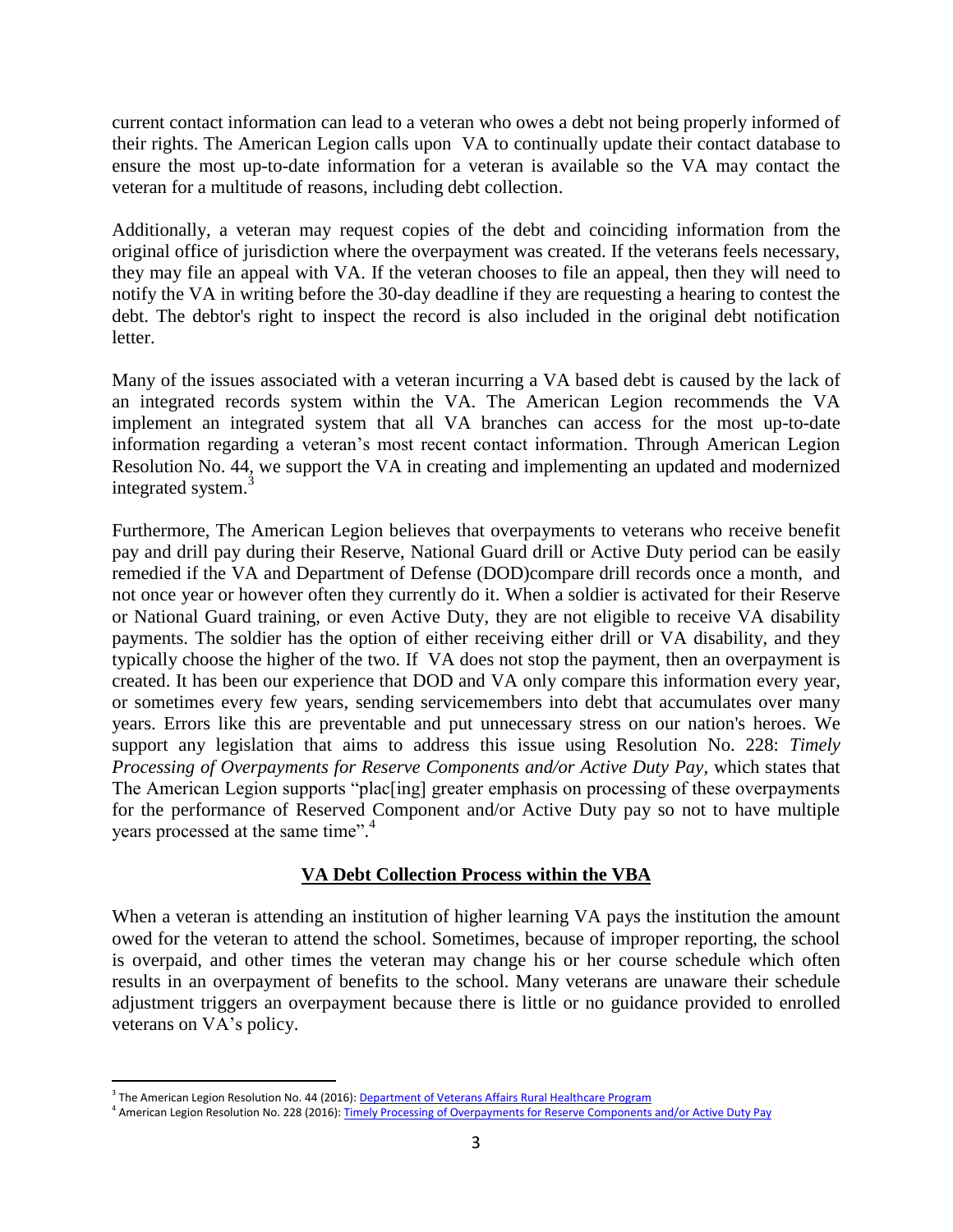In a study conducted by the Government Accountability Office (GAO), GAO noted that education institutions make frequent errors when reporting enrollment information to VBA and that not all schools send their certifying officials to attend the various training opportunities offered by VBA, contributing to additional improper education claims being filed on behalf of the veteran.<sup>5</sup>

The American Legion recommends that educational institutions authorized to accept GI Bill payments review GAO's report and ensure that they comply with all findings in an effort to avoid future overpayments.

# **VA Partnership with the Treasury**

In most cases, delinquent accounts over 120 days are referred to the Treasury Department for collection. Once a debt is referred to the Treasury Department the debtor is subjected to the Treasury's collection tools, interest, and any administrative fees and veteran service organizations are no longer empowered to assist. The American Legion strongly recommends that veterans who receive debt notification letters from DMC immediately contact an advocate like The American Legion for assistance to prevent the debt from spiraling out of control. It has been the experience of The American Legion that the VA DMC office is much easier and sensitive to the veterans particular circumstances and needs than the Treasury department, which is why veterans need to act quickly to avoid garnishment actions and negative credit reporting.

Finally, the DMC does not charge interest or fees when collecting on compensation and pension debt, a policy that The American Legion strongly. While the DMC does not charge interest on compensation and pension debt, they do assess interest on Home Loan Guaranty, Chapter 34 and Chapter 35 education debts where the rate of interest is 4% for these types of debt.

## **Conclusion**

Debt collection within the VA and Treasury Departments are complicated and nuanced. The American Legion sees room for improvement, and we have highlighted some of those suggestions in this testimony. Overall The American Legion believes that VA does an adequate job in protecting veterans from added exposure when they are identified as having been overpaid and want to ensure that veterans are aware of their rights, resources, and consequences should they neglect to address these issues right away.

And finally, The American Legion calls on DoD and VA to integrate their systems seamlessly so that the responsibility does not fall to the veteran to make notifications to either VA or DoD that should be the responsibility of the departments and the Administration as highlighted in GAO report 16-42.

As always, The American Legion thanks this committee for the opportunity to elucidate the position of the over 2.2 million veteran members of this organization. For additional information

 $\overline{a}$ 5 https://www.gao.gov/products/GAO-16-42